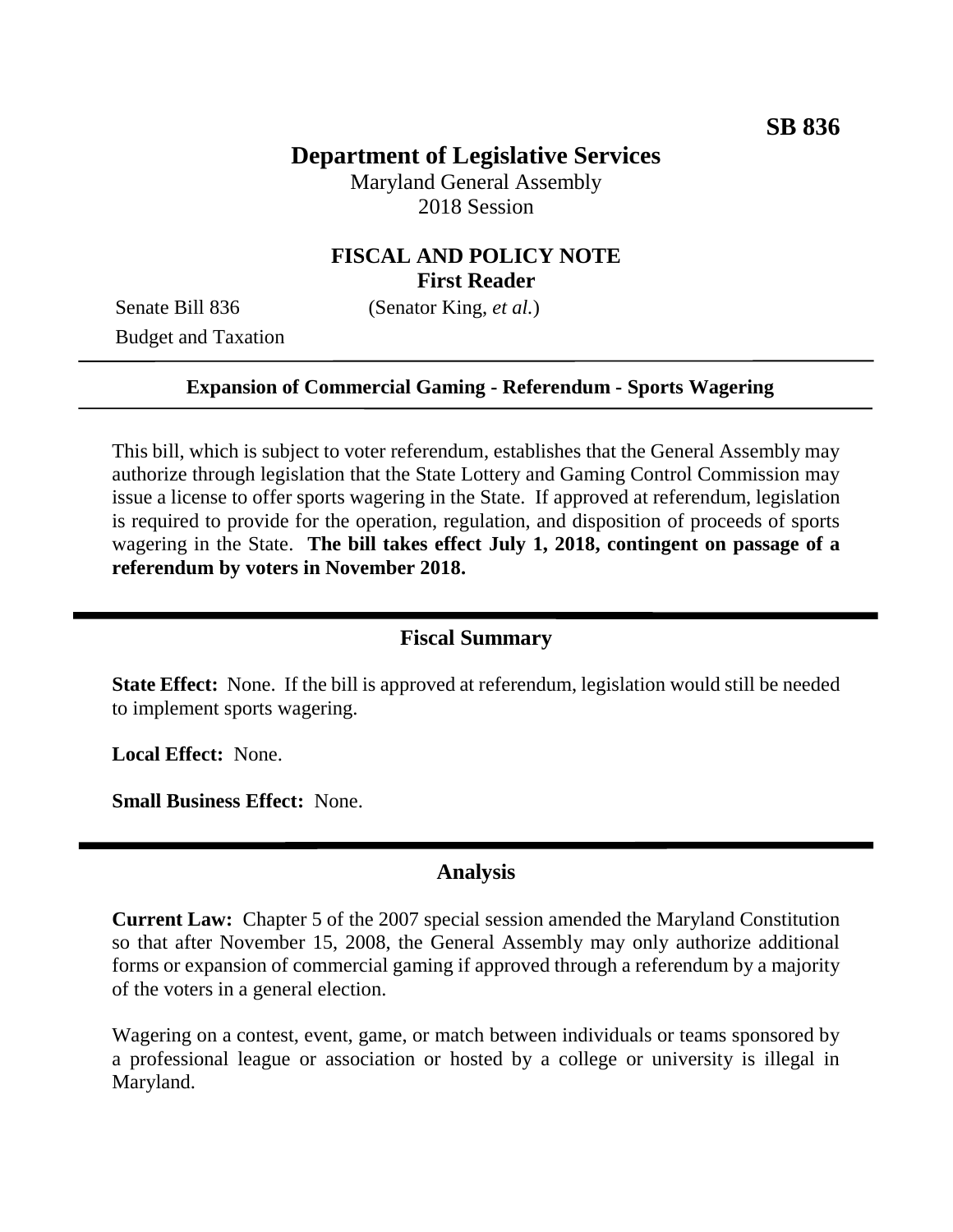Chapter 346 of 2012 exempts a specified "fantasy competition" from prohibitions against betting, wagering, and gambling in State law. The law defines "fantasy competition" as any online fantasy or simulated game or contest such as fantasy sports in which (1) participants own, manage, or coach imaginary teams; (2) all prizes and awards offered to winning participants are established and made known to participants in advance of the game or contest; and (3) the winning outcome of the game or contest reflects the relative skill of the participants and is determined by statistics generated by actual individuals.

**Background:** The federal Professional Amateur Sports Protection Act (PASPA) prohibits a government entity from sponsoring, operating, advertising, promoting, licensing, or authorizing a lottery, sweepstakes, or other betting, gambling, or wagering scheme based on one or more competitive games in which amateur or professional athletes participate. Likewise, a person may not sponsor, operate, advertise, or promote a lottery, sweepstakes, or other betting, gambling, or wagering scheme based on one or more competitive games in which amateur or professional athletes participate. States that had sports gambling before PASPA or authorized sports gambling within a year after PASPA became effective may continue to have sports gambling. Thus, Delaware, Montana, Nevada, and Oregon may offer gambling on sporting events, but only Delaware and Nevada currently authorize sports gambling.

New Jersey is challenging PASPA in the Supreme Court in *Christie v. National Collegiate Athletic Association*, arguing that PASPA violates the Constitution by "commandeering" the states into enforcing federal law. The Supreme Court heard oral arguments in December 2017 and is expected to make a decision by summer 2018. Some states are preparing to authorize sports betting if it becomes legal under federal law. For example, if sports betting is authorized under federal law, Pennsylvania has authorized licensed casinos to apply for a sports wagering license.

Sports betting accounts for approximately 2% of total gaming revenues in Nevada. The consulting firm Global Market Advisors estimates under a low scenario and a high scenario that sports betting in Maryland could generate \$13.7 million and \$182.1 million in revenues, respectively, if sports betting was legalized.

# **Additional Information**

**Prior Introductions:** None.

**Cross File:** None.